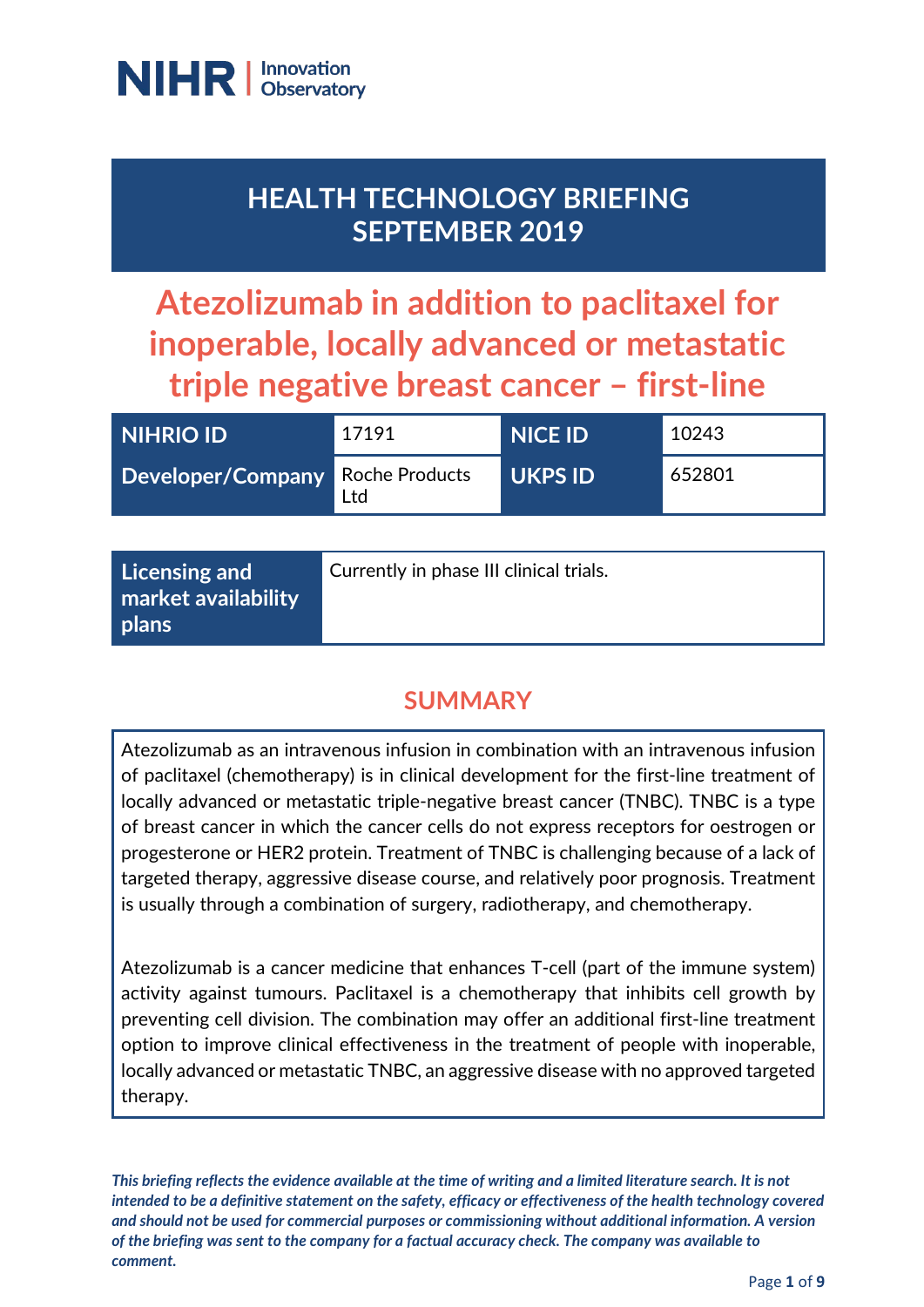### **PROPOSED INDICATION**

Treatment naïve patients with inoperable, locally advanced or metastatic triple negative bre[a](#page-1-0)st cancer (TNBC) - first-line.<sup>1,a</sup>

### **TECHNOLOGY**

#### **DESCRIPTION**

Atezolizumab (Tecentriq) is an Fc-engineered, humanised immunoglobulin G1 (IgG1) monoclonal antibody that directly binds to programmed death-ligand 1 (PD-L1) and provides a dual blockade of the PD-1 and B7.1 receptors, releasing PD-L1/PD-1 mediated inhibition of the immune response, including reactivating the anti-tumour immune response without inducing antibody-dependent cellular cytotoxicity. Atezolizumab spares the PD-L2/PD-1 interaction allowing PD-L2/PD-1 mediated inhibitory signals to persist. Binding of PD-L1 to the PD-1 and B7.1 receptors found on T-cells and antigen presenting cells suppresses cytotoxic T-cell activity, T-cell proliferation and cytokine production.2

Atezolizumab in addition to paclitaxel is being developed for the first-line treatment of patients with inoperable locally advanced or metastatic TNBC. In the phase III clinical trial (NCT03125902, IMpassion131), atezolizumab will be administered to patients at a dose of 840 mg via intravenous (IV) infusion on days 1 and 15 ( $\pm$  3 days) of every 28-day cycle, along with paclitaxel administered at a dose of 90 mg/m<sup>2</sup> via IV infusion on days 1, 8, and 15 of every 28-day cycle until disease progression or unacceptable toxicity. 1

#### **INNOVATION AND/OR ADVANTAGES**

Chemotherapy (including paclitaxel) remains the predominant treatment for metastatic TNBC but clinical outcomes remain poor. TNBC is a rational target for atezolizumab therapy due to high PD-L1 expression on tumour infiltrating immune cells and elevated T-cell tumour infiltration. Furthermore, combining chemotherapy with atezolizumab is hypothesised to enhance antitumour immune response via neoantigen release. Atezolizumab alone and in combination with nab-paclitaxel has demonstrated promising clinical benefit in metastatic TNBC and was well tolerated, with no exacerbation of chemotherapy-associated adverse events.<sup>3,4</sup> Atezolizumab with paclitaxel is a novel combination for metastatic TNBC. The NICE pathway for metastatic TNBC does not currently recommend any PD-L1 inhibitors (either as monotherapy or in combination with chemotherapy).<sup>5</sup>

#### **DEVELOPMENT STATUS AND/OR REGULATORY DESIGNATIONS**

Atezolizumab as monotherapy is indicated for: $^2$ 

- the treatment of adult patients with locally advanced or metastatic urothelial carcinoma after prior platinum-containing chemotherapy, or who are considered cisplatin ineligible, and whose tumours have a PD-L1 expression  $\geq 5\%$ .<sup>2</sup>
- the treatment of adult patients with locally advanced or metastatic non-small cell lung cancer (NSCLC) after prior chemotherapy. Patients with EGFR mutant or ALK-positive NSCLC should also have received targeted therapies before receiving atezolizumab

<span id="page-1-0"></span> $\overline{\phantom{a}}$ 

<sup>a</sup> Information provided by Roche Products Ltd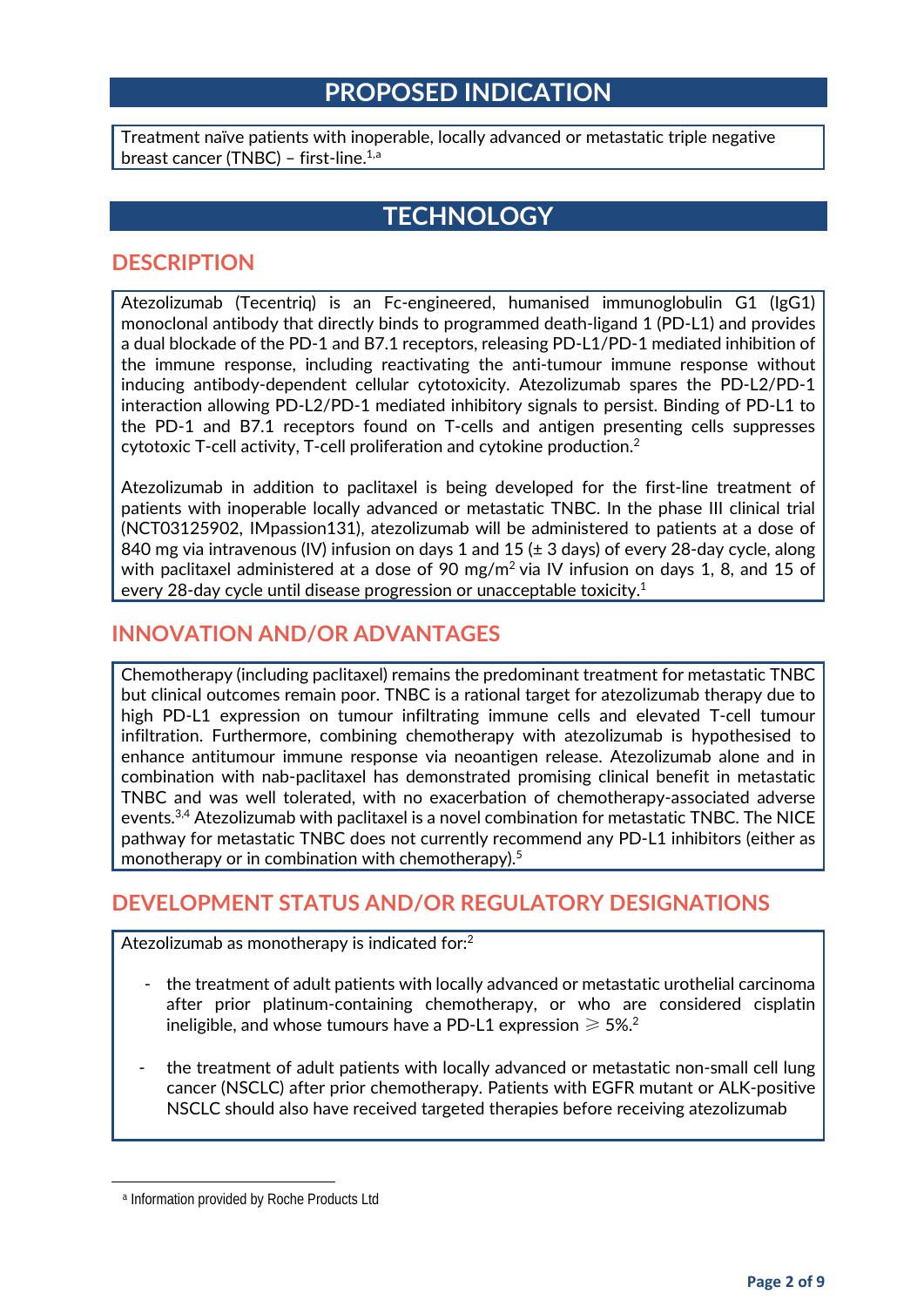Atezolizumab, in combination with bevacizumab, paclitaxel and carboplatin, is indicated for the first-line treatment of adult patients with metastatic non-squamous NSCLC. In patients with EGFR mutant or ALK-positive NSCLC, Atezolizumab, in combination with bevacizumab, paclitaxel and carboplatin, is indicated only after failure of appropriate targeted therapies. $^2$ 

Atezolizumab, in combination with nab-paclitaxel and carboplatin, is indicated for the first-line treatment of adult patients with metastatic non-squamous NSCLC who do not have EGFR mutant or ALK-positive NSCLC.<sup>2</sup>

Atezolizumab, in combination with carboplatin and etoposide, is indicated for the first-line treatment of adult patients with extensive-stage small cell lung cancer (ES-SCLC).2

Very common  $(≥ 10%)$  adverse events associated with atezolizumab monotherapy include: decreased appetite, cough, dyspnoea, nausea, vomiting, diarrhoea, urinary tract infections, rash, pruritus, arthralgia, back pain, musculoskeletal pain, pyrexia, fatigue, and asthenia.<sup>2</sup>

Atezolizumab in combination with paclitaxel is also in phase II and/or phase III development for: 6

- NSCLC
- Breast cancer
- Ovarian, fallopian tube or primary peritoneal cancer
- Metastatic carcinoma of cervix
- Advanced biliary tract and gastroesophageal cancer
- Endometrial cancer

### **PATIENT GROUP**

#### **DISEASE BACKGROUND**

Breast cancer is the most common cancer in the UK, and mainly affects women, although men can also have the condition. It usually starts in the cells that line the ducts of the breast.<sup>7</sup> Triple-negative breast cancer (TNBC) is defined by the absence of oestrogen receptor (ER), progesterone receptor (PR), and the tyrosine kinase human epidermal growth factor receptor-2 (HER2) overexpression.<sup>8,9</sup>

TNBC is more common in women under 40 and black women.<sup>10</sup> TNBC can also occur in African-American and Hispanic women and in people with BRCA1 mutation.11 Metastatic breast cancer means that the cancer has spread to other parts of the body, such as liver and bones.12 Symptoms of TNBC are similar to other breast cancer types and include a lump or thickening in an area of the breast, a change in the size, shape or feel of the breast, dimpling of the skin, a change in the shape of the nipple, particularly if it turns in, sinks into the breast, or has an irregular shape, blood stained discharge from the nipple, rash on a nipple or surrounding area or a swelling or lump in the armpit. $^{\circ}$ 

Breast cancer patients experience physical symptoms and psychosocial distress that adversely affect their quality of life (QOL). Treatment, including chemotherapy, can cause physical and psychological problems that adversely affect patient QOL, and cancer can have other effects including anger, grief, suffering and pain. $13$ 

#### **CLINICAL NEED AND BURDEN OF DISEASE**

In England in 2017 there were 46,109 registrations of newly-diagnosed breast cancer (ICD-10 code: C50).<sup>14</sup> Statistics from Cancer Research UK report that in UK in 2014 there were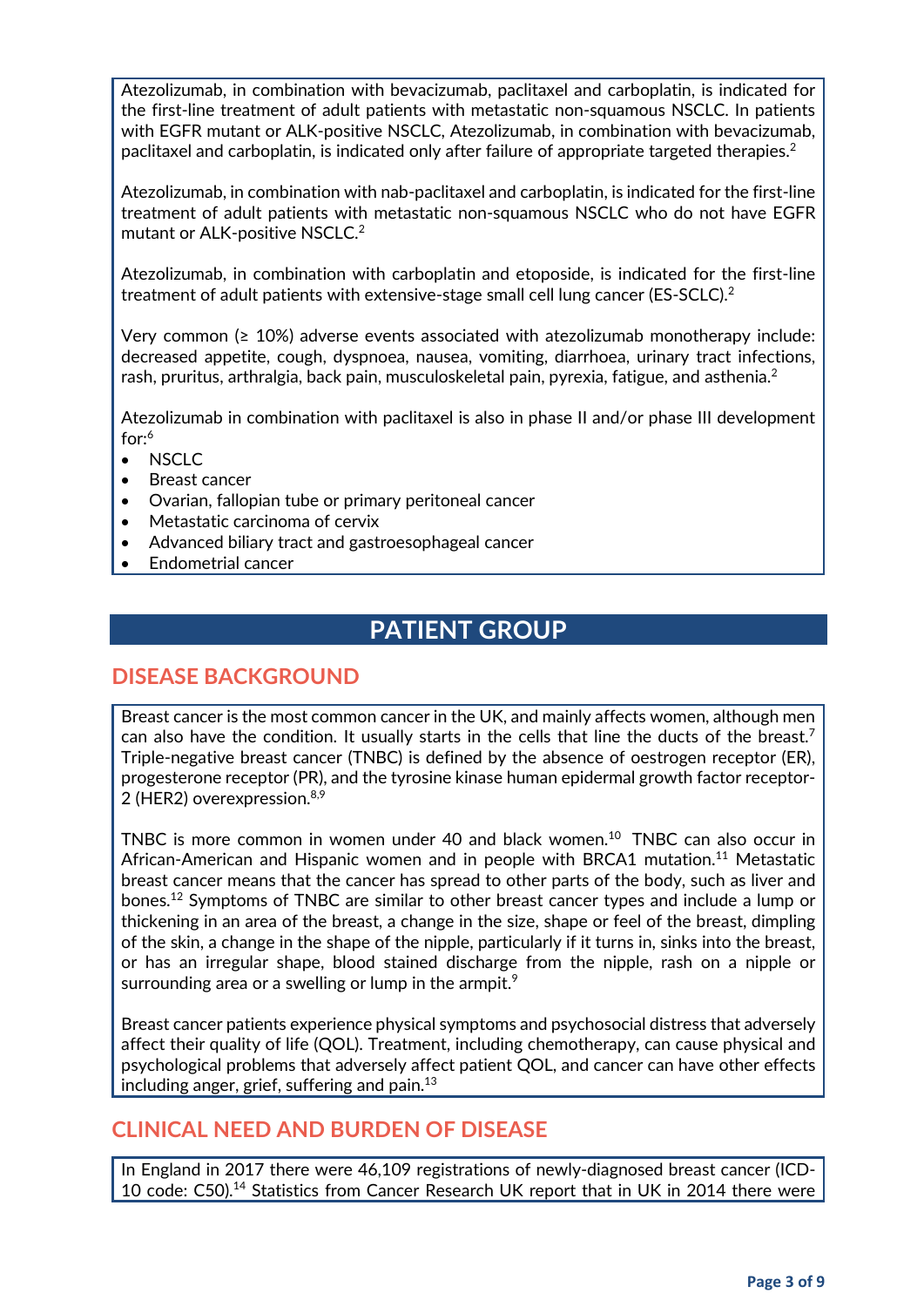54,833 observed cases of breast cancer in females, an age standardised rate of 204.93 per 100,000, and predict that this will increase to 71,022 cases in 2035, with an age-standardised rate of 209.51 per 100,000.<sup>15</sup> In 2016, there were 2,309 cases diagnosed with stage 4 breast cancer. $^{16}$  It is estimated that approximately 15% of breast cancers are triple negative. $^9$  Based on the newly diagnosed cases of breast cancer in 2017, 6,916 would be TNBC.

In England in 2017/2018 there were 212,840 finished consultant episodes, and 209,061 hospital admissions with a primary diagnosis of malignant neoplasm of breast (ICD-10 code C50), resulting in 80,769 bed days and 177,174 day cases. $^{17}$ 

In England and Wales in 2017, there were 10,219 deaths with malignant neoplasm of breast  $(ICD-10 \text{ code } C50)$  recorded as the underlying cause.<sup>18</sup> The latest published survival statistics for breast cancer for women in England (patients diagnosed between 2013-2017) report 1 year survival rate of 95.8% and 5-year survival rate of 85.0% (age-standardised) for all stages. For stage 4 breast cancer, 1-year survival rate of 66% and 5-year survival rate of 26.2% was reported. 19

## **PATIENT TREATMENT PATHWAY**

#### **TREATMENT PATHWAY**

The main treatments for TNBC are surgery and chemotherapy, depending on where the cancer is, the stage and grade of the cancer confirmed by pathology, and the patient's general health. Chemotherapy may be given before surgery, and is also usually given following surgery.<sup>9</sup>

#### **CURRENT TREATMENT OPTIONS**

NICE recommends considering gemcitabine in combination with paclitaxel, within its licensed indication, as an option for the treatment of metastatic breast cancer only when docetaxel monotherapy or docetaxel plus capecitabine are also considered appropriate treatment. $^{20}$ 

For patients with advanced breast cancer who are not suitable for anthracyclines (because they are contraindicated or because of prior anthracycline treatment either in the adjuvant or metastatic setting), systemic chemotherapy should be offered in the following sequence:<sup>20</sup>

- first line: single-agent docetaxel
- second line: single-agent vinorelbine or capecitabine
- third line: single-agent capecitabine or vinorelbine (whichever was not used as second-line treatment)

#### **PLACE OF TECHNOLOGY**

If licensed, atezolizumab in addition to paclitaxel may offer an additional first-line treatment option for patients with inoperable, locally advanced or metastatic TNBC.

| <b>Trial</b>   | IMpassion131, NCT03125902, EudraCT 2016-004024-29, MO39196:<br>atezolizumab vs placebo both in combination with paclitaxel; phase III |
|----------------|---------------------------------------------------------------------------------------------------------------------------------------|
| <b>Sponsor</b> | Hoffmann-La Roche                                                                                                                     |
| <b>Status</b>  | Ongoing                                                                                                                               |

### **CLINICAL TRIAL INFORMATION**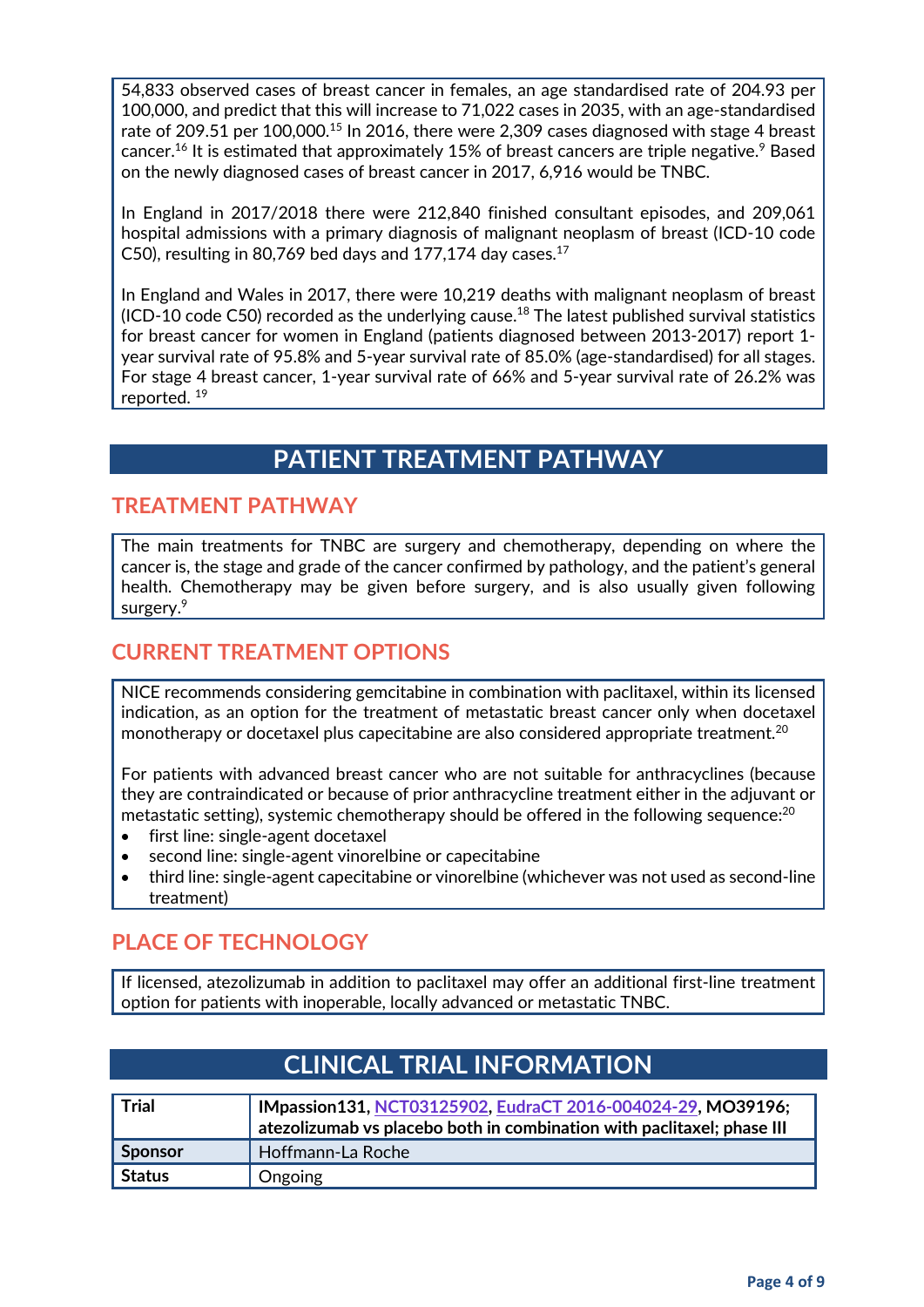| Source of<br><b>Information</b>     | Trial registry <sup>1,21</sup>                                                                                                                                                                                                                                                                                                                                                                                                                                                                                                                                                                                                                                                                                                                                                                                                                                                                                                                                                                                                                                                                                                                                                                                                                                                                                                                                                                        |
|-------------------------------------|-------------------------------------------------------------------------------------------------------------------------------------------------------------------------------------------------------------------------------------------------------------------------------------------------------------------------------------------------------------------------------------------------------------------------------------------------------------------------------------------------------------------------------------------------------------------------------------------------------------------------------------------------------------------------------------------------------------------------------------------------------------------------------------------------------------------------------------------------------------------------------------------------------------------------------------------------------------------------------------------------------------------------------------------------------------------------------------------------------------------------------------------------------------------------------------------------------------------------------------------------------------------------------------------------------------------------------------------------------------------------------------------------------|
| <b>Location</b>                     | EU (incl UK), USA, Canada and other countries                                                                                                                                                                                                                                                                                                                                                                                                                                                                                                                                                                                                                                                                                                                                                                                                                                                                                                                                                                                                                                                                                                                                                                                                                                                                                                                                                         |
| <b>Design</b>                       | Randomised, placebo-controlled, parallel assignment                                                                                                                                                                                                                                                                                                                                                                                                                                                                                                                                                                                                                                                                                                                                                                                                                                                                                                                                                                                                                                                                                                                                                                                                                                                                                                                                                   |
| <b>Participants</b>                 | n=600 (planned); aged 18 yrs and older; males and females; TNBC;<br>locally advanced or metastatic; no prior chemotherapy or targeted<br>systemic therapy                                                                                                                                                                                                                                                                                                                                                                                                                                                                                                                                                                                                                                                                                                                                                                                                                                                                                                                                                                                                                                                                                                                                                                                                                                             |
| <b>Schedule</b>                     | Patients will be randomised to:<br>• Atezolizumab administered at a dose of 840 mg via IV infusion on days<br>1 and 15 (± 3 days) of every 28-day cycle, along with paclitaxel<br>administered at a dose of 90 mg/m <sup>2</sup> via IV infusion on days 1, 8, and 15<br>of every 28- day cycle until disease progression or unacceptable<br>toxicity.<br>or<br>• Placebo matching to atezolizumab will be administered via IV infusion<br>on days 1 and 15 ( $\pm$ 3 days) of every 28-day cycle, along with paclitaxel<br>administered at a dose of 90 mg/m2 via IV infusion on days 1, 8, and 15<br>of every 28- day cycle until disease progression or unacceptable<br>toxicity.                                                                                                                                                                                                                                                                                                                                                                                                                                                                                                                                                                                                                                                                                                                  |
| Follow-up                           | Active treatment period: until disease progression or unacceptable<br>toxicity or end of study, whichever occurs first (maximum up to<br>approximately 40 months                                                                                                                                                                                                                                                                                                                                                                                                                                                                                                                                                                                                                                                                                                                                                                                                                                                                                                                                                                                                                                                                                                                                                                                                                                      |
| Primary<br><b>Outcomes</b>          | Time frame: From day 1 to disease progression (PD) or death from any<br>cause, assessed up to end of study (up to approximately 40 months<br>Progression-Free Survival (PFS) assessed using Response Evaluation<br>$\bullet$<br>Criteria in Solid Tumours version 1.1 (RECIST v1.1) in the<br>subpopulation with Programmed Death-Ligand 1 (PD-L1)-positive<br>tumour status<br>PFS assessed using RECIST v1.1 in the Intent-to-Treat (ITT)<br>$\bullet$<br>population                                                                                                                                                                                                                                                                                                                                                                                                                                                                                                                                                                                                                                                                                                                                                                                                                                                                                                                                |
| <b>Secondary</b><br><b>Outcomes</b> | Overall Survival (OS) in the PD-L1-positive subpopulation<br>[Time frame: from day 1 to death from any cause, assessed up to end<br>of study (up to approximately 40 mths)]<br>OS in the ITT Population [ Time frame: From Day 1 to death from any<br>$\bullet$<br>cause, assessed up to end of study (up to approximately 40 months) ]<br>Percentage of participants who are alive at 12 and 18 mths<br>$\bullet$<br>[Time frame: from day 1 to death from any cause, assessed up to 12<br>and 18 mths]<br>Time to deterioration (TTD) in Global Health Status/ Health Related<br>$\bullet$<br>Quality of Life (HRQoL) [Time frame: from day 1 to deterioration,<br>assessed up to end of study (up to approximately 40 mths)]<br>Percentage of participants who are alive without progression event<br>$\bullet$<br>at mth 12 assessed Using RECIST v1.1 [Time frame: from day 1 to PD<br>or death from any cause, assessed up to 12 mths]<br>Percentage of participants with objective response assessed using<br>$\bullet$<br>RECIST v1.1 in the PD-L1-positive subpopulation [Time frame: from<br>day 1 to PD, assessed up to end of study (up to approximately 40<br>mths)]<br>Percentage of participants with objective response assessed using<br>$\bullet$<br>RECIST v1.1 in the ITT population [Time frame: from day 1 to PD,<br>assessed up to end of study (up to approximately 40 mths)] |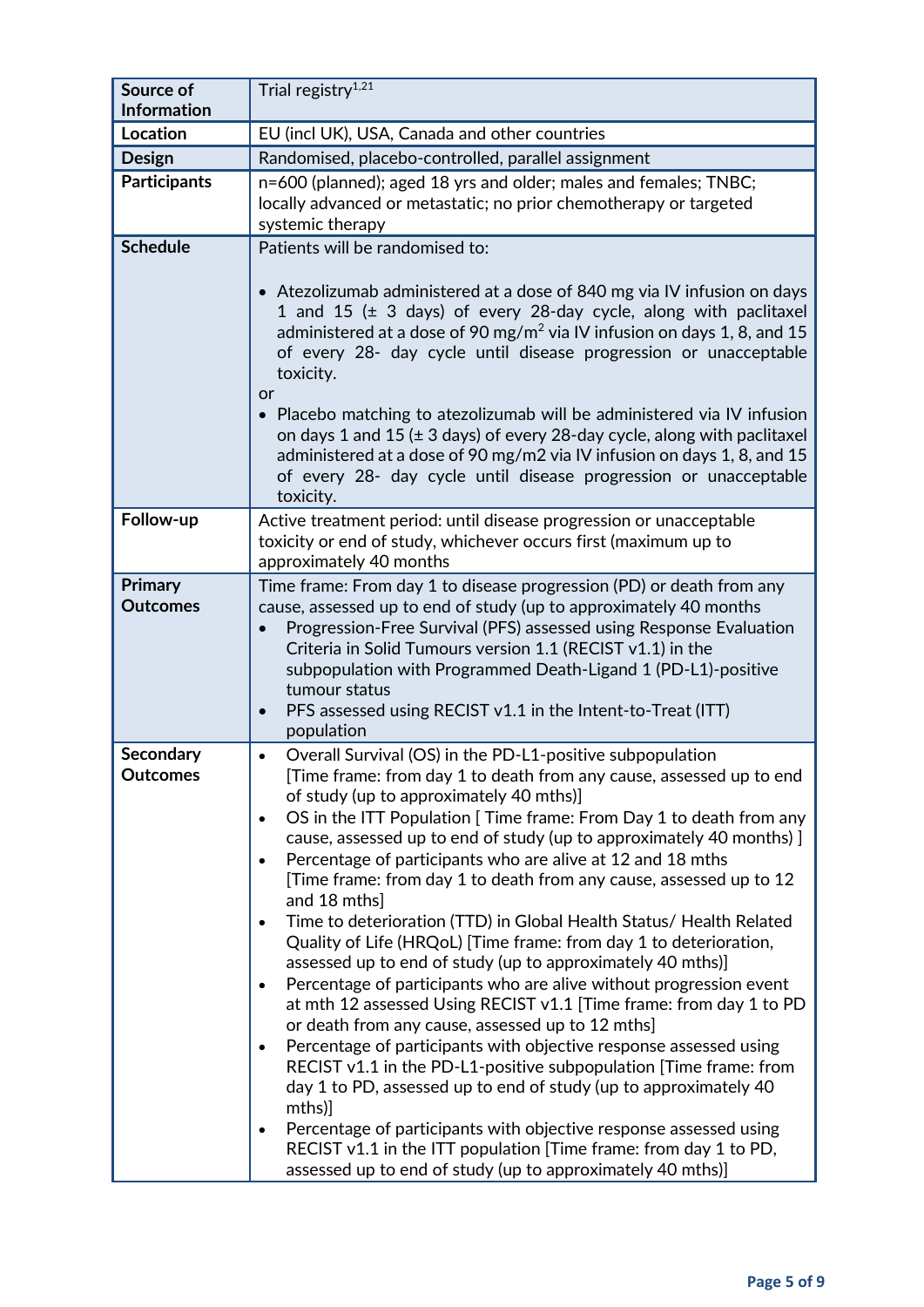|                                   | Duration of Objective Response (DOR) assessed using RECIST v1.1<br>$\bullet$<br>[Time frame: from objective response to PD, assessed up to end of<br>study (up to approximately 40 mths)]<br>Percentage of participants with clinical benefit assessed using<br>$\bullet$                                                                                                                                                                                                                                                                                                                                                                                                                                                                                                                                                                                                                                                                                                                                                             |
|-----------------------------------|---------------------------------------------------------------------------------------------------------------------------------------------------------------------------------------------------------------------------------------------------------------------------------------------------------------------------------------------------------------------------------------------------------------------------------------------------------------------------------------------------------------------------------------------------------------------------------------------------------------------------------------------------------------------------------------------------------------------------------------------------------------------------------------------------------------------------------------------------------------------------------------------------------------------------------------------------------------------------------------------------------------------------------------|
|                                   | RECIST v1.1 [Time frame: from day 1 to PD, assessed up to end of<br>study (up to approximately 40 mths)]                                                                                                                                                                                                                                                                                                                                                                                                                                                                                                                                                                                                                                                                                                                                                                                                                                                                                                                              |
|                                   | Minimum Observed Serum Concentration (Cmin) of atezolizumab<br>$\bullet$<br>[Time frame: Pre-dose (0 hours) on day 1 of cycles 1-4 and at<br>treatment discontinuation (TD), (approximately 9 mths)]<br>Maximum Observed Serum Concentration (Cmax) of atezolizumab<br>$\bullet$<br>[Time frame: Pre-dose (0 hours) on day 1 of cycles 1-4 and at<br>treatment discontinuation (TD) (approximately 9 mths)]<br>Minimum Observed Plasma Concentration (Cmin) of paclitaxel<br>$\bullet$<br>[Time frame: Pre-dose (0 hours) on day 1 of cycles 1 and 3 (1 cycle =<br>$28 \text{ days}$<br>Maximum Observed Plasma Concentration (Cmax) of paclitaxel<br>$\bullet$<br>[Time frame: Pre-dose (0 hours), 5-10 min before and after paclitaxel<br>infusion, 60 min after paclitaxel infusion on day 1 of cycles 1 and 3<br>(paclitaxel infusion duration= 60 min) (1 cycle = 28 days)]<br>Percentage of participants with Adverse Events (AEs) and Serious<br>$\bullet$<br>AEs (SAEs) [Time frame: from day 1 to 90 days after last dose of |
|                                   | study drug, assessed up to end of study (up to approximately 40<br>mths)]                                                                                                                                                                                                                                                                                                                                                                                                                                                                                                                                                                                                                                                                                                                                                                                                                                                                                                                                                             |
|                                   | Percentage of participants with Drug Antibodies (ADAs)<br>$\bullet$<br>[Time frame: Pre-dose (0 hours) on day 1 of cycles 1, 2, 3, 4, 8, 12,<br>16, and at every 8 cycles thereafter until TD, at TD, and at 90-150<br>days after TD (maximum up to 45 mths) (1 cycle = 28 days)]<br>Change from baseline in PD-L1 expression by immunohistochemistry<br>$\bullet$<br>at approximately 45 mths [Time frame: from day 1 up to end of study<br>(up to approximately 40 mths)]                                                                                                                                                                                                                                                                                                                                                                                                                                                                                                                                                           |
|                                   | Confirmed Objective Response Rate (C-ORR) [Time frame: from day<br>$\bullet$<br>1 to PD, assessed up to end of study (up to approximately 40 mths)]<br>Duration of Confirmed Response (C-DoR) [Time frame: from<br>objective response to PD, assessed up to end of study (up to<br>approximately 40 mths)]                                                                                                                                                                                                                                                                                                                                                                                                                                                                                                                                                                                                                                                                                                                            |
| <b>Key Results</b>                | $\overline{\phantom{a}}$                                                                                                                                                                                                                                                                                                                                                                                                                                                                                                                                                                                                                                                                                                                                                                                                                                                                                                                                                                                                              |
| <b>Adverse effects</b><br>(AEs)   | $\blacksquare$                                                                                                                                                                                                                                                                                                                                                                                                                                                                                                                                                                                                                                                                                                                                                                                                                                                                                                                                                                                                                        |
| <b>Expected</b><br>reporting date | Primary completion date reported as Jan 2020.                                                                                                                                                                                                                                                                                                                                                                                                                                                                                                                                                                                                                                                                                                                                                                                                                                                                                                                                                                                         |

# **ESTIMATED COST**

The NHS indicative price for one vial of atezolizumab 1200mg/20ml (60 mg/1 ml) concentrate for solution for infusion is £3807.69.22 The NHS indicative price for one vial of paclitaxel 100mg/16.7ml (6 mg/1 ml) concentrate for infusion is £200.35. 23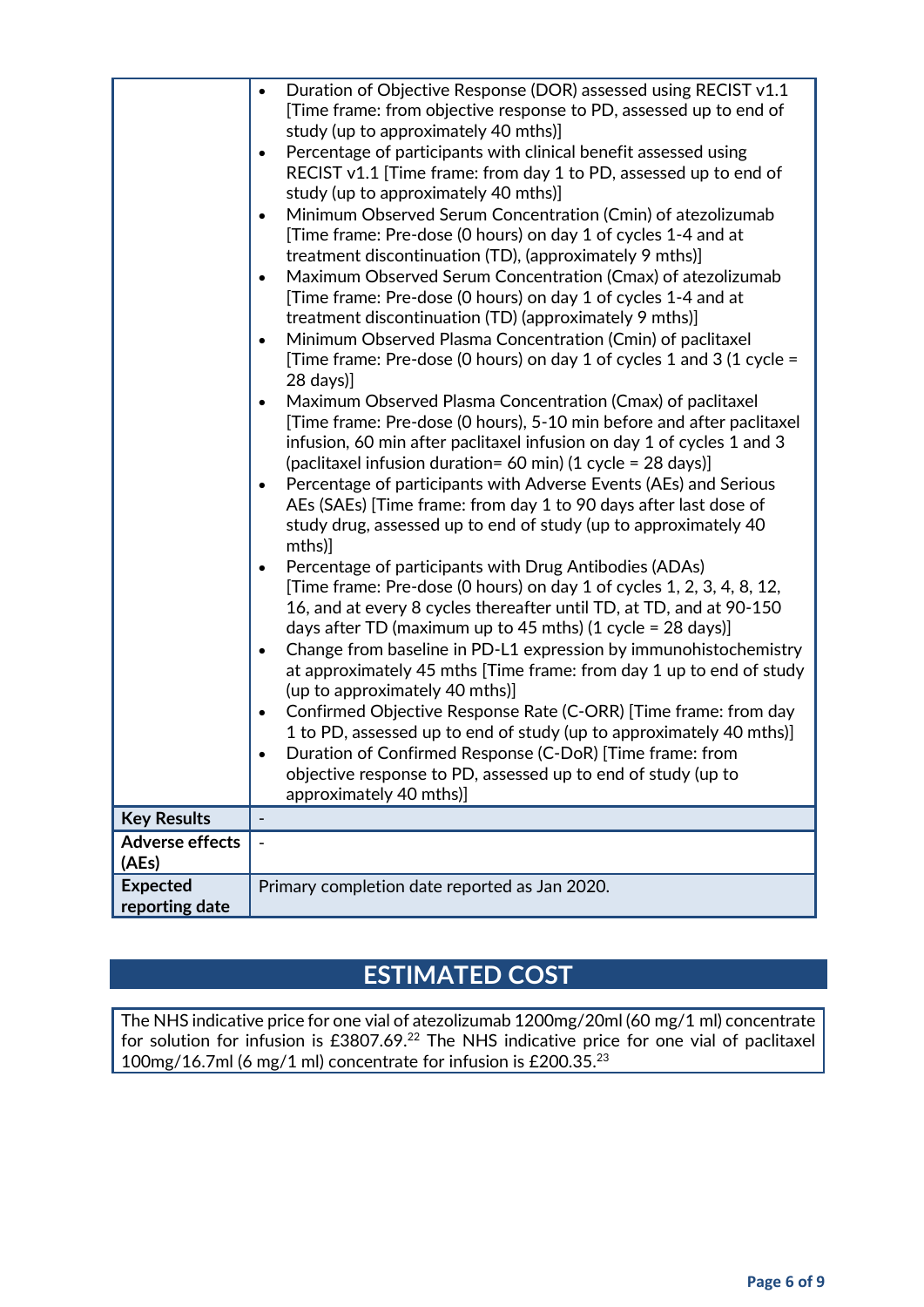### **RELEVANT GUIDANCE**

#### **NICE GUIDANCE**

- NICE technology appraisal in development. Pembrolizumab in combination with chemotherapy for neoadjuvant treatment of triple negative breast cancer (GID-TA10399). Expected publication date: TBC.
- NICE technology appraisal in development. Pembrolizumab in combination for untreated, locally advanced or metastatic, triple negative breast cancer (GID-TA10417). Expected publication date: TBC.
- NICE technology appraisal in development. Atezolizumab for untreated, locally advanced or metastatic, triple negative, PD-L1 positive breast cancer (GID-TA10433). November 2019.
- NICE technology appraisal. Bevacizumab in combination with capecitabine for the firstline treatment of metastatic breast cancer (TA263). August 2012.
- NICE technology appraisal. Bevacizumab in combination with a taxane for the first-line treatment of metastatic breast cancer (TA214). February 2011.
- NICE quality standard. Breast cancer (QS12). September 2011. Updated June 2016.
- NICE clinical guidelines. Early and locally advanced breast cancer: diagnosis and management (NG101). July 2018.

#### **NHS ENGLAND (POLICY/COMMISSIONING) GUIDANCE**

- NHS England. 2013/14 NHS Standard Contract for Cancer: Chemotherapy (Adult). B15/S/a.
- NHS England. 2013/14 NHS Standard Contract for Cancer: Radiotherapy (All Ages). B01/S/a.

#### **OTHER GUIDANCE**

• European Society for Medical Oncology. 4th ESO–ESMO International Consensus Guidelines for Advanced Breast Cancer (ABC 4). 2018.<sup>24</sup>

### **ADDITIONAL INFORMATION**

#### **REFERENCES**

- 1 ClinicalTrials.gov. *A Study of Atezolizumab and Paclitaxel Versus Placebo and Paclitaxel in Participants With Previously Untreated Locally Advanced or Metastatic Triple Negative Breast Cancer (TNBC)*. *Trial ID: NCT03125902*. 2017. Status: Recruiting. Available from: [https://ClinicalTrials.gov/show/NCT03125902](https://clinicaltrials.gov/show/NCT03125902) [Accessed 02 September 2019].
- 2 electronic Medicines Compendium (eMC). *Tecentriq 1,200 mg concentrate for solution for infusion.* 2019. Available from:<https://www.medicines.org.uk/emc/product/8442> [Accessed 02 September 2019].
- 3 Miles D, Andre F, Gligorov J, Verma S, Xu B, Cameron D, et al. IMpassion131: Phase III study comparing 1L atezolizumab with paclitaxel vs placebo with paclitaxel in treatment-naive patients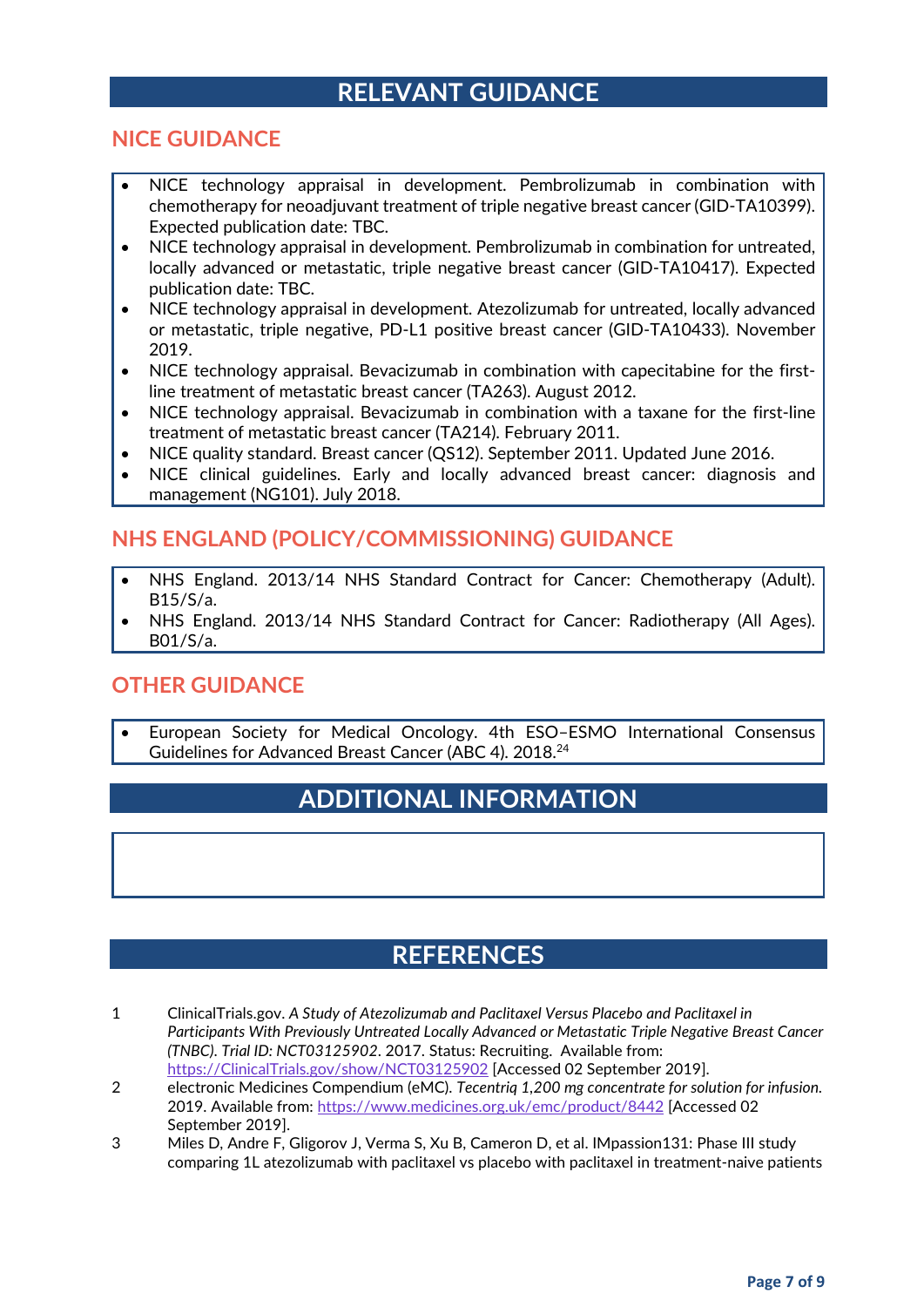with inoperable locally advanced or metastatic triple negative breast cancer (mTNBC). *Annals of Oncology*. 2017;28(Suppl 5):105. Available from: [https://doi.org/10.1093/annonc/mdx365.080.](https://doi.org/10.1093/annonc/mdx365.080)

- 4 Miles D, Andre F, Gligorov J, Verma S, Xu B, Cameron D, et al. IMpassion131: A phase III study comparing 1L atezolizumab with paclitaxel vs placebo with paclitaxel in treatment-naive patients with inoperable locally advanced or metastatic triple negative breast cancer (TNBC). *Cancer Research*. 2017;78(4 Suppl):OT10101. Available from: [https://dx.doi.org/10.1158/1538-](https://dx.doi.org/10.1158/1538-7445.SABCS17-OT1-01-01) [7445.SABCS17-OT1-01-01.](https://dx.doi.org/10.1158/1538-7445.SABCS17-OT1-01-01)
- 5 National Institute for Health and Care Excellence (NICE). *NICE Pathways: Managing advanced breast cancer: Triple negative disease (hormone receptor-negative and HER2-negative).* 2019. Available from: [https://pathways.nice.org.uk/pathways/advanced-breast-cancer/managing](https://pathways.nice.org.uk/pathways/advanced-breast-cancer/managing-advanced-breast-cancer#content=view-node%3Anodes-triple-negative-disease)[advanced-breast-cancer#content=view-node%3Anodes-triple-negative-disease](https://pathways.nice.org.uk/pathways/advanced-breast-cancer/managing-advanced-breast-cancer#content=view-node%3Anodes-triple-negative-disease) [Accessed 18 July 2019].
- 6 ClinicalTrials.gov. *Atezolizumab AND paclitaxel | Recruiting, Not yet recruiting, Active, not recruiting, Completed, Enrolling by invitation Studies | Phase 2, 3.* 2019. Available from: [https://clinicaltrials.gov/ct2/results?term=atezolizumab+AND+paclitaxel&recrs=b&recrs=a&recr](https://clinicaltrials.gov/ct2/results?term=atezolizumab+AND+paclitaxel&recrs=b&recrs=a&recrs=f&recrs=d&recrs=e&age_v=&gndr=&type=&rslt=&phase=1&phase=2&Search=Apply) [s=f&recrs=d&recrs=e&age\\_v=&gndr=&type=&rslt=&phase=1&phase=2&Search=Apply](https://clinicaltrials.gov/ct2/results?term=atezolizumab+AND+paclitaxel&recrs=b&recrs=a&recrs=f&recrs=d&recrs=e&age_v=&gndr=&type=&rslt=&phase=1&phase=2&Search=Apply) [Accessed 27 August 2019].
- 7 Cancer Research UK. *Breast Cancer: What is breast cancer?* 2019. Available from: <https://www.cancerresearchuk.org/about-cancer/breast-cancer/about> [Accessed 27 August 2019].
- 8 Pistelli M, Pagliacci A, Batteli N, Santinelli A, Biscotti T, Ballatore Z, et al. Prognostic Factors in Early-stage Triple-negative Breast Cancer: Lessons and Limits from Clinical Practice. *Anticancer Research*. 2013;33(6):2737-42. Available from: [http://ar.iiarjournals.org/content/33/6/2737.full.pdf+html.](http://ar.iiarjournals.org/content/33/6/2737.full.pdf+html)
- 9 Cancer Research UK. *Triple negative breast cancer.* 2019. Available from: [https://www.cancerresearchuk.org/about-cancer/breast-cancer/stages-types](https://www.cancerresearchuk.org/about-cancer/breast-cancer/stages-types-grades/types/triple-negative-breast-cancer)[grades/types/triple-negative-breast-cancer](https://www.cancerresearchuk.org/about-cancer/breast-cancer/stages-types-grades/types/triple-negative-breast-cancer) [Accessed 27 August 2019].
- 10 Macmillan Cancer Support. *Triple negative breast cancer.* 2019. Available from: [https://www.macmillan.org.uk/information-and-support/breast-cancer/understanding](https://www.macmillan.org.uk/information-and-support/breast-cancer/understanding-cancer/types-of-breast-cancer/triple-negative-breast-cancer.html)[cancer/types-of-breast-cancer/triple-negative-breast-cancer.html](https://www.macmillan.org.uk/information-and-support/breast-cancer/understanding-cancer/types-of-breast-cancer/triple-negative-breast-cancer.html) [Accessed 27 August 2019].
- 11 Breastcancer.org. *Triple-Negative Breast Cancer.* Available from: [https://www.breastcancer.org/symptoms/diagnosis/trip\\_neg](https://www.breastcancer.org/symptoms/diagnosis/trip_neg) [Accessed 09 September 2019].
- 12 Cancer Research UK. *About breast cancer staging and grades.* 2017. Available from: [https://www.cancerresearchuk.org/about-cancer/breast-cancer/stages-types-grades/about](https://www.cancerresearchuk.org/about-cancer/breast-cancer/stages-types-grades/about-breast-cancer-staging-grades)[breast-cancer-staging-grades](https://www.cancerresearchuk.org/about-cancer/breast-cancer/stages-types-grades/about-breast-cancer-staging-grades) [Accessed 09 September 2019].
- 13 Perry S, Kowalski TL, Chang C-H. Quality of life assessment in women with breast cancer: benefits, acceptability and utilization. *Health and Quality of Life Outcomes*. 2007 2007/05/02;5(1):24. Available from:<https://doi.org/10.1186/1477-7525-5-24> 10.1186/1477- 7525-5-24.
- 14 Office for National Statistics. Cancer Registration Statistics. *Cancer Registration Statistics, England, 2017.* 2017. Available from: [https://www.ons.gov.uk/peoplepopulationandcommunity/healthandsocialcare/conditionsanddis](https://www.ons.gov.uk/peoplepopulationandcommunity/healthandsocialcare/conditionsanddiseases/datasets/cancerregistrationstatisticscancerregistrationstatisticsengland) [eases/datasets/cancerregistrationstatisticscancerregistrationstatisticsengland](https://www.ons.gov.uk/peoplepopulationandcommunity/healthandsocialcare/conditionsanddiseases/datasets/cancerregistrationstatisticscancerregistrationstatisticsengland) [Accessed 02 September 2019].
- 15 Cancer Research UK. *Selected Cancers, Number of Projected and Observed Cases and European Age-Standardised Incidence Rates.* Available from: [https://www.cancerresearchuk.org/health](https://www.cancerresearchuk.org/health-professional/cancer-statistics/incidence/common-cancers-compared#heading-Four)[professional/cancer-statistics/incidence/common-cancers-compared#heading-Four](https://www.cancerresearchuk.org/health-professional/cancer-statistics/incidence/common-cancers-compared#heading-Four) [Accessed 02 September 2019].
- 16 (NCRAS) NCRaAS. *TNM stage group by CCG by tumour type for 10+3 tumour types, 2016*. Available from:<http://www.ncin.org.uk/view?rid=3604> [Downloaded 21 September 2018].
- 17 NHS Digital. *Hospital Admitted Patient Care Activity, 2017-18.* Available from: [https://digital.nhs.uk/data-and-information/publications/statistical/hospital-admitted-patient](https://digital.nhs.uk/data-and-information/publications/statistical/hospital-admitted-patient-care-activity/2017-18)[care-activity/2017-18](https://digital.nhs.uk/data-and-information/publications/statistical/hospital-admitted-patient-care-activity/2017-18)
- 18 Office for National Statistics (ONS). *Death Registrations Summary Statistics, England and Wales, 2017.* Available from: [https://www.ons.gov.uk/peoplepopulationandcommunity/birthsdeathsandmarriages/deaths/da](https://www.ons.gov.uk/peoplepopulationandcommunity/birthsdeathsandmarriages/deaths/datasets/deathregistrationssummarytablesenglandandwalesreferencetables) [tasets/deathregistrationssummarytablesenglandandwalesreferencetables](https://www.ons.gov.uk/peoplepopulationandcommunity/birthsdeathsandmarriages/deaths/datasets/deathregistrationssummarytablesenglandandwalesreferencetables) [Accessed 02 September 2019].
- 19 Office for National Statistics (ONS). *Cancer Survival in England: adults diagnosed between 2013 and 2017.* Available from: